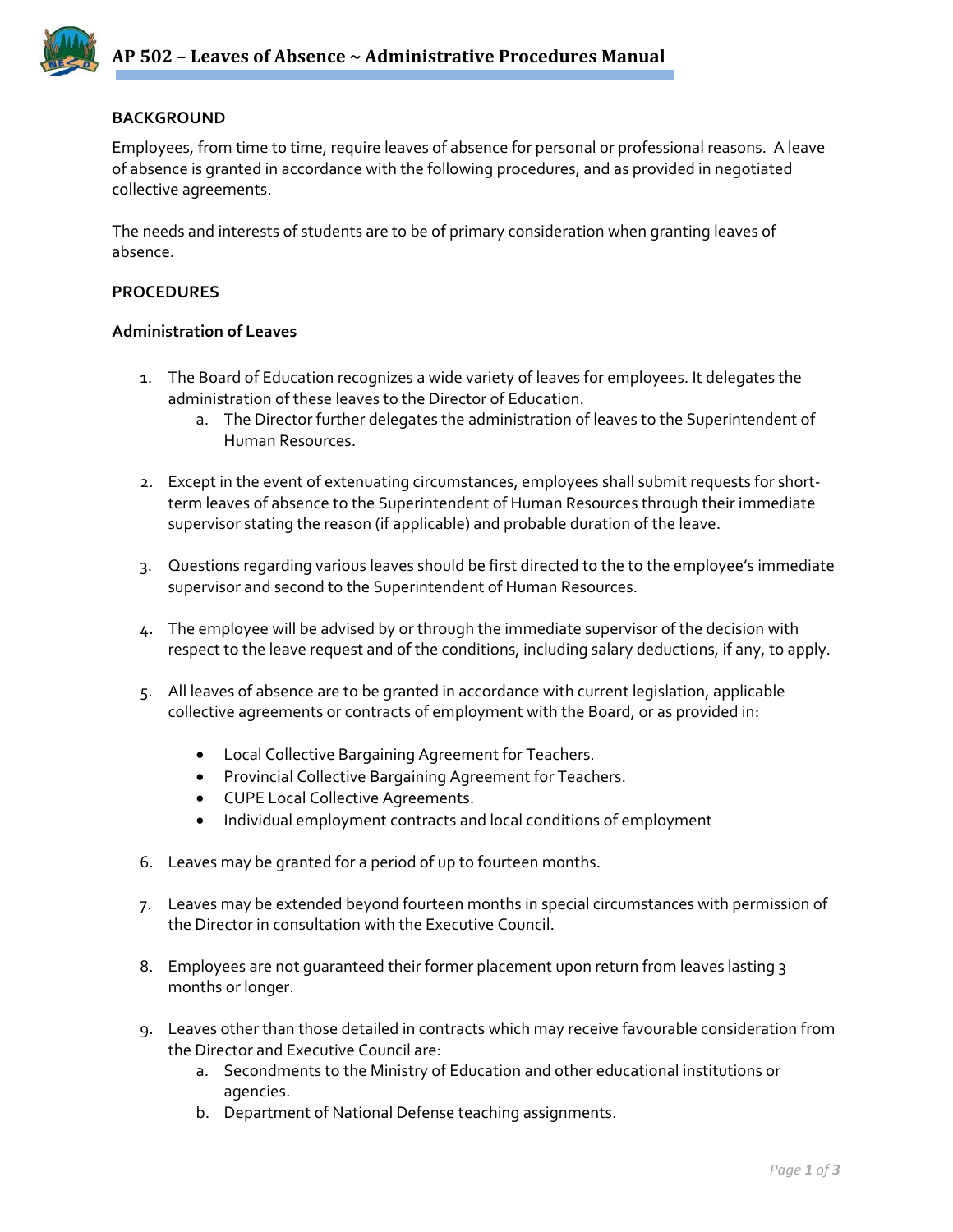

10. Without prior approval from the Superintendent of Human Resources, a teacher may not work in the employ of another school board in Canada during the leave granted under this regulation. Any teacher who otherwise accepts a contract of employment with another school jurisdiction while on leave from the Division shall be deemed to have terminated employment with the Division.

# *Deferred Salary Leave – Teachers*

- 1. Where a collective agreement speaks to this provision, that arrangement shall prevail. In all other instances:
	- a. Teachers on permanent contracts who have worked for the North East School Division for a period greater than two (2) years, may avail themselves of the Board's Deferred Salary Leave Plan (DSLP). This enables the teacher to schedule and finance a one year leave of absence.
	- b. The DSLP is restricted to a one year leave of absence called the leave period.
	- c. The leave period will be a contained within a single school year; from the commencement of school in August or September of a year to the end of the school year in June of the following calendar year.
	- d. The deferral period where salary will be set aside will be each of the four school years preceding the leave period.
	- e. Applications must be completed by the teacher prior to May 30 preceding the school year in which the deferral period is to begin. Applications will be approved on a first‐ come, first-served basis, subject to preference being given to first-time applicants. Applicants will be notified within 45 days of receipt of their applications as to whether or not their application has been approved.
	- f. If approved, the teacher will be required to sign a deferral salary contract supplied by the Board of Education. The deferral salary contract must be completed prior to August 1 of the school year preceding the first year of the deferral period.
	- g. A teacher is obliged to take this leave of absence if he/she has not withdrawn from the plan prior to March 1 of the school year preceding the leave period.
	- h. There can be no more than three participants per year on a deferred salary leave plan. No more than one in‐school administrator is allowed on the DSLP leave in any one year.

# *Leave for Political Office*

1. As per the provisions outlined in the *Saskatchewan Employment Act*, The Superintendent of Human Resources shall grant a leave of absence without pay to employees to seek and/or to hold political office at the municipal, provincial, and federal levels.